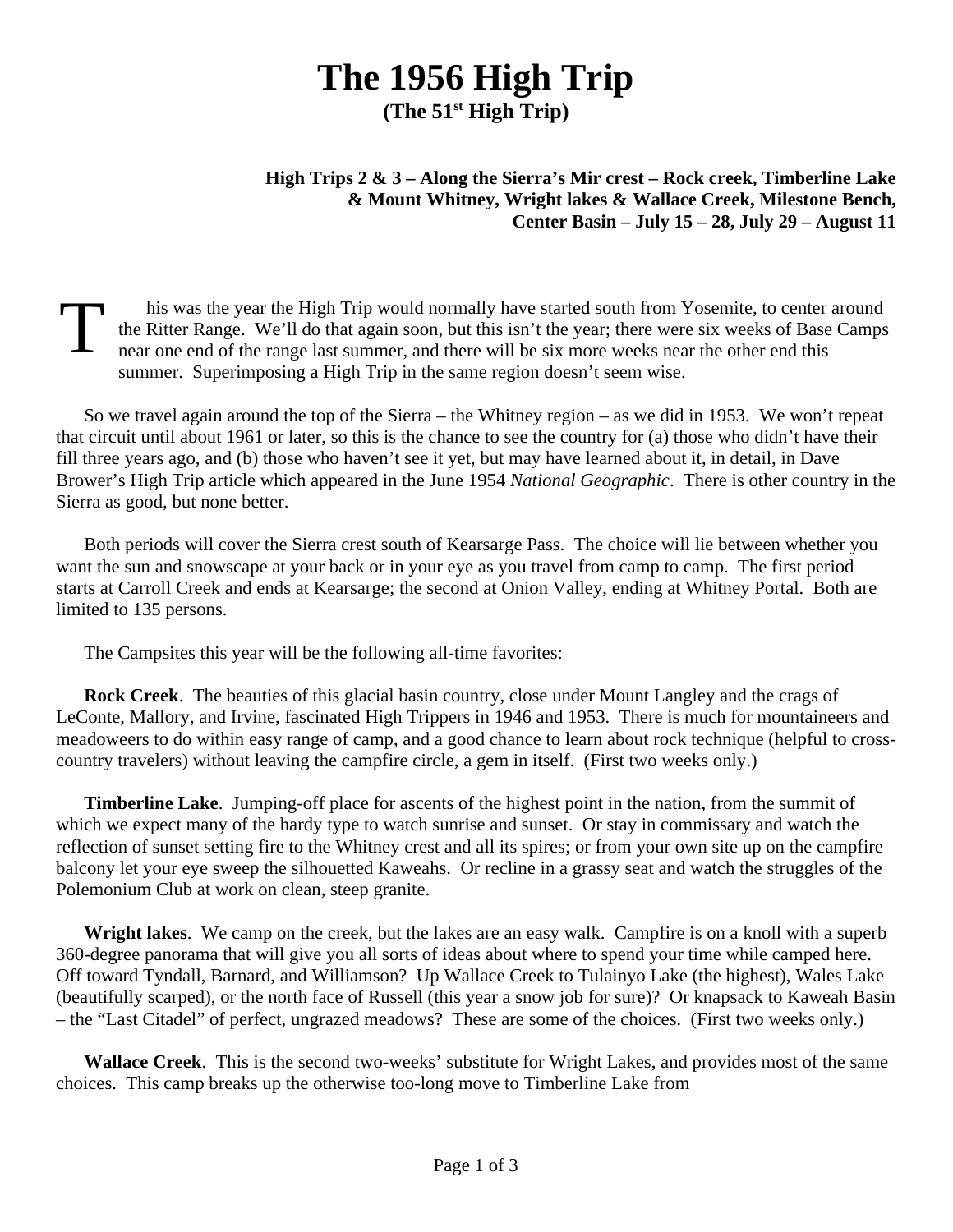**Milestone Bench**. This won't appear by name on any map, but High Trippers who stayed here in 1948 and 1953 are still talking about it. Dave Brower alternately calls Milestone Bench and Darwin Bench the most beautiful campsite in all the Sierra. Here the campfire is foreground for sunset on Williamson, Tyndall, Barnard, Russell, Whitney, Muir, and Langley – seven of the highest. And right at hand a beautiful meadow, timberline bedsites, rock-coved lakes, and Table Mountain and Milestone to attract the sunrise and the climbers. (Second two weeks only.)

**Center Basin**. This is part of the great country of the High Sierra. Beautiful peaks encircle an alpine land of forest, meadow, and stream. Handsome Center Peak all but crowds us out of camp, yet doesn't intrude at all while doing it. The explorer's route up to the real Center Basin, well off the Muir trail, is so easy that few can resist it, or should. Scholars can ascent Mount Stanford (a nasty climb), or University Peak, named after the University of California (most enjoyable), Ph.D. Peak is a little to the east, named by the club's Mountaineering Chairman just after he got his.

**Little Cottonwood**. (for northbound passengers only). A first night's stop to make Rock Creek a reasonable two-day trip – the management's concession to the slow disintegration of footburners that the automobile has caused. Early-day High Trippers (there were giants in those days) would have coasted the whole distance in one day. Little Cottonwood is enjoyable in itself.

These are the moves:

**From Carroll Creek to Rock Creek**. Ike Livermore has always pointed out that this move provides a wonderful appreciation of the eastern escarpment of the Sierra. He's right. A pleasantly early start will be arranged to preclude your appreciating it too much. And if you'll really look up that *Geographic* piece (we won't mention it many more times), you'll find that a seven-year old made the grade without pain (there are giants in these days, too).

**Rock Creek to Timberline Lake**. There's so much to describe and so little space … do you think you could borrow a copy of the N.G.? There are a lot of fine color pictures in it too. If there were nothing to see but the fire-line forest of foxtail pines, you'd still like this day, and be glad to have it part of the fabric of your memory.

**Timberline to Wright Lakes** (or from Wallace Creek). An easy day either way, with a fair chance of getting your feet wet crossing Wallace Creek (this can be avoided by taking the mountaineer's route – over the top of Russell, with rope).

**Timberline to Whitney Portal** (last move, second period). This is the highest stock pass in the Sierra, less than 1,000 feet below Whitney's summit. The climb isn't bad at all, and a side trip to Whitney is indicated for those who are in condition for a lot of downhill to road's end. Here, too, is a wonderful chance to learn about the sierra's eastern escarpment, and to be happy that you have to descend only half of the full 11,000 feet vertical difference between Whitney and Lone Pine.

**Upper Kern country**. Depending upon which period you choose, you'll cover two or three legs of the Triangle between Foresters Pass, Milestone Bench, and Wright Lakes. And you don't find more beautiful days on the Sierra trail. We can just sit here and flash color slide after color slide (all in 3-D) across our mind's screen, and we're just going to sit here and do it and not say another word. We wish you could look.